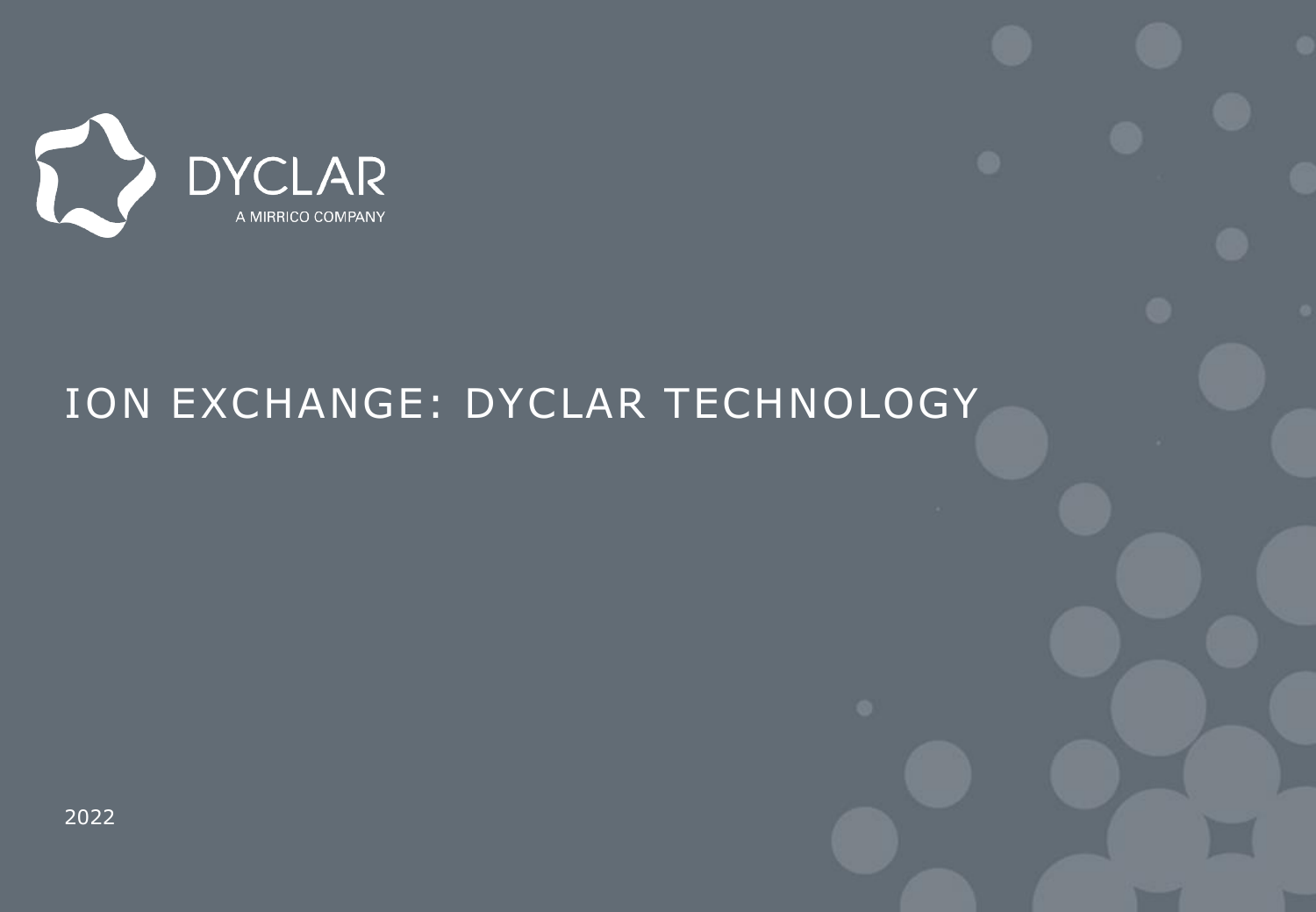

DYCLAR TECHNOLOGY PROVIDES THE HIGHEST QUALITY OF WESTWATER TREATMENT AND BENEFITS THE AQUATIC LIFE ABOUT US

OUR MISSION TO MAINTAIN AND IMPROVE WATER AND ECOLOGICAL BALANCE

BASED IN SWITZERLAND



PATENTED TECHNOLOGY OF WATER & WASTEWATER TREATMENT

60+

projects for mining, water utilities, chemical industry, oil and gas industry, metallurgy, energy sector

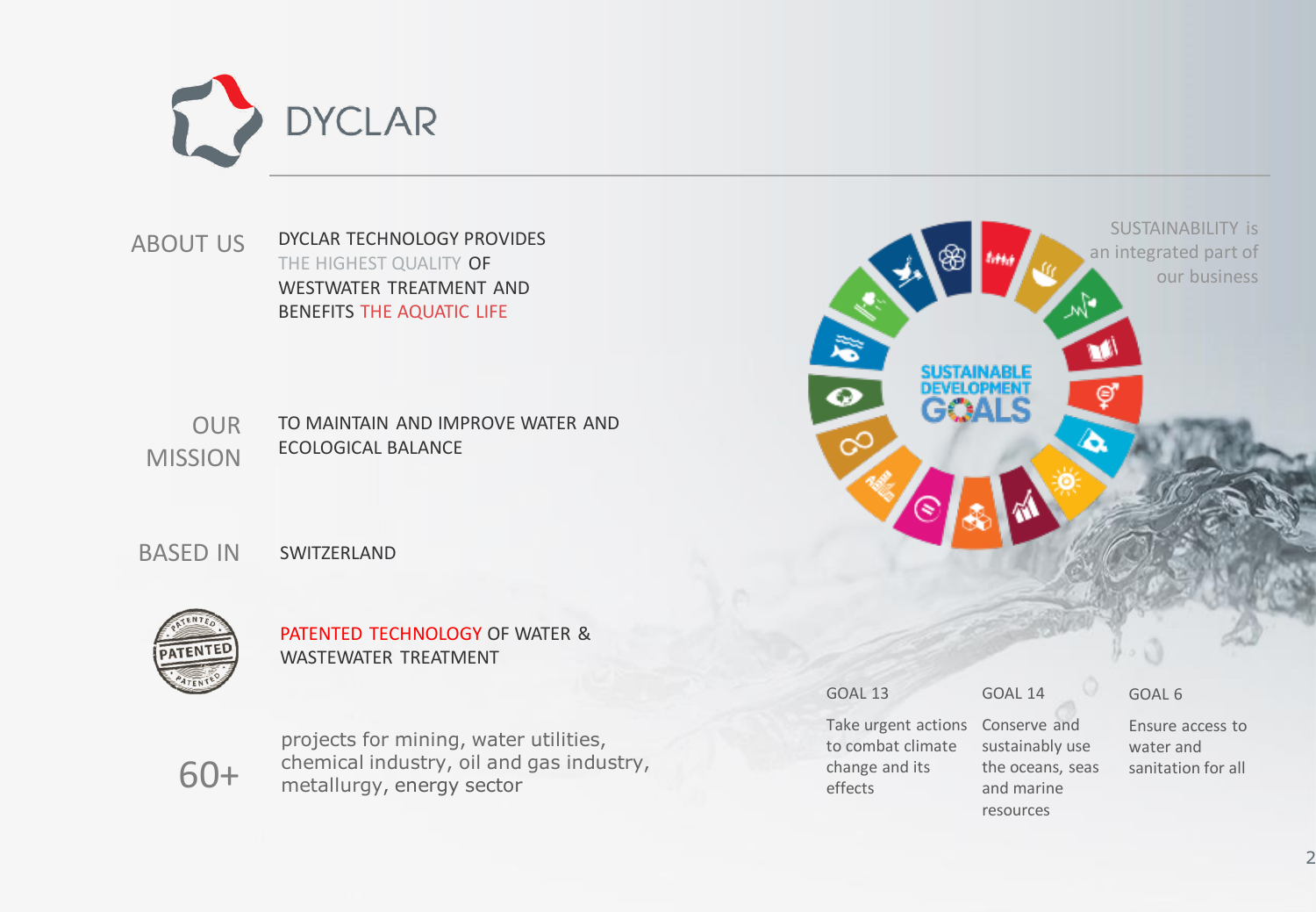

## Dyclar: Counter-Current Ion Exchange for Softening and Demineralization



#### Advantages over Co-Current Design:

- Decrease of regenerant chemical use (typically by half)
- Compact design with less equipment (by 2-3 times)
- Reduced wastewater volumes (by 3-4 times)
- Ease of maintenance
- Optimal utilization of filter volume
- Full automation and easy control
- Combination of 2 types of ion exchange resins in one filter for fuller demineralization (e.g. layers of SBA and WBA are used in Dyclar OH anion-exchange filter)
- Tolerable to high turndown ratios in flow
- Self-cleaning eliminating need of additional filter loosening
- Increased filtration speed (up to 40 m/hr)
- Reduced footprint for filter placement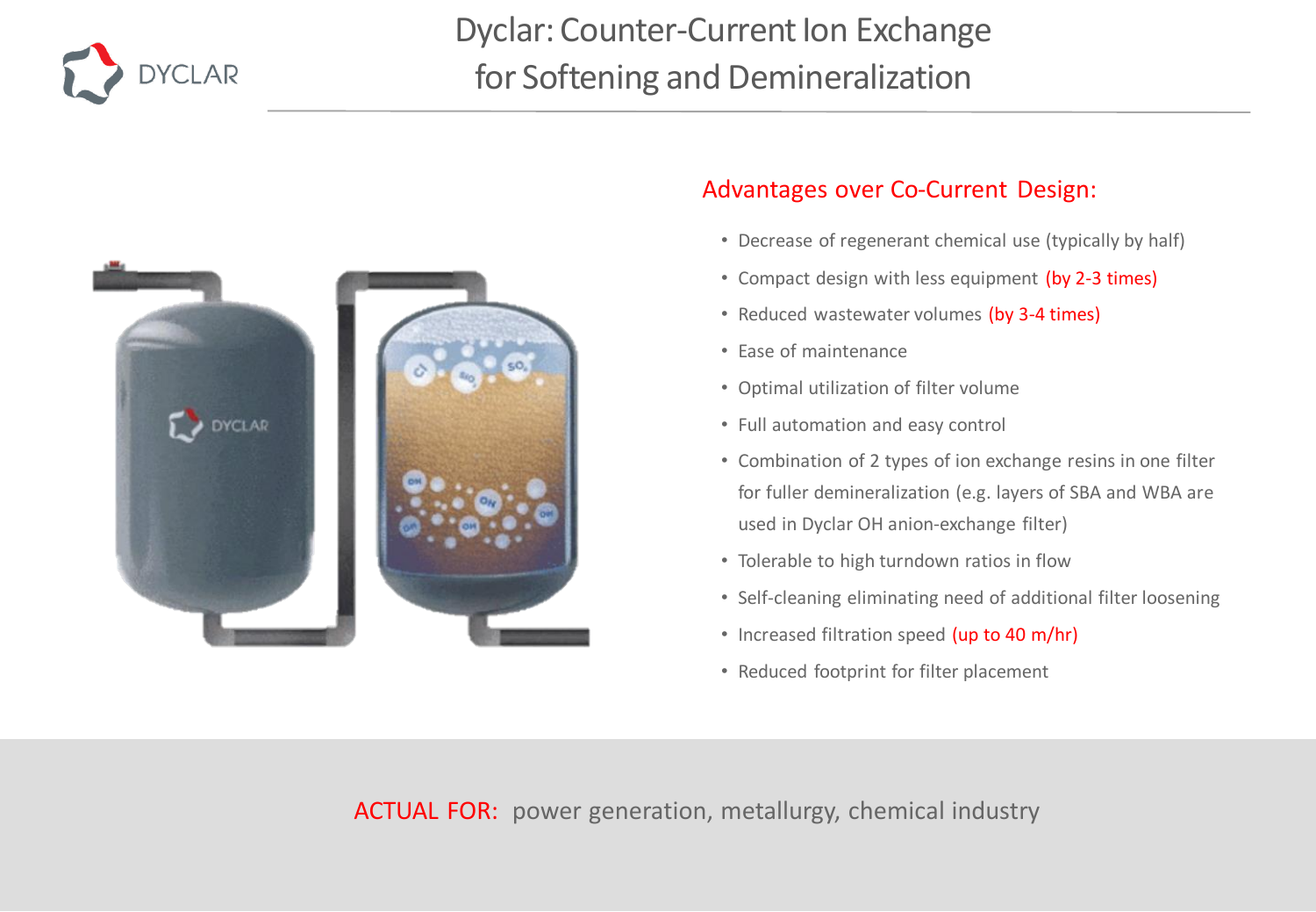

## DYCLAR Deep-Bed Demineralization: Mixed-Bed-H Ion Exchange



#### Advantages over EDI Process:

Service life of equipment is 30 years (EDI: no longer than 7 years)

### Advantages over Conventional Mixed-Bed Ion Exchange

- Reduced wash cycle duration and wastewater volume due to use of additional SAC-H resin layer (2-3 times decrease)
- Improved effluent water quality (conductivity: less than 0.2 uS/cm, silicic acid: less than 15 µg/L, sodium: less than  $15 \mu g/L$
- Simple and reliable operation
- Simple arrangement (easy to retrofit existing filters such as Parallel Flow or Mixed-Bed into DYCLAR)
- High filtration rate (up to 50 m/hr)
- Comparable with various resins
- Fully automated and easy to control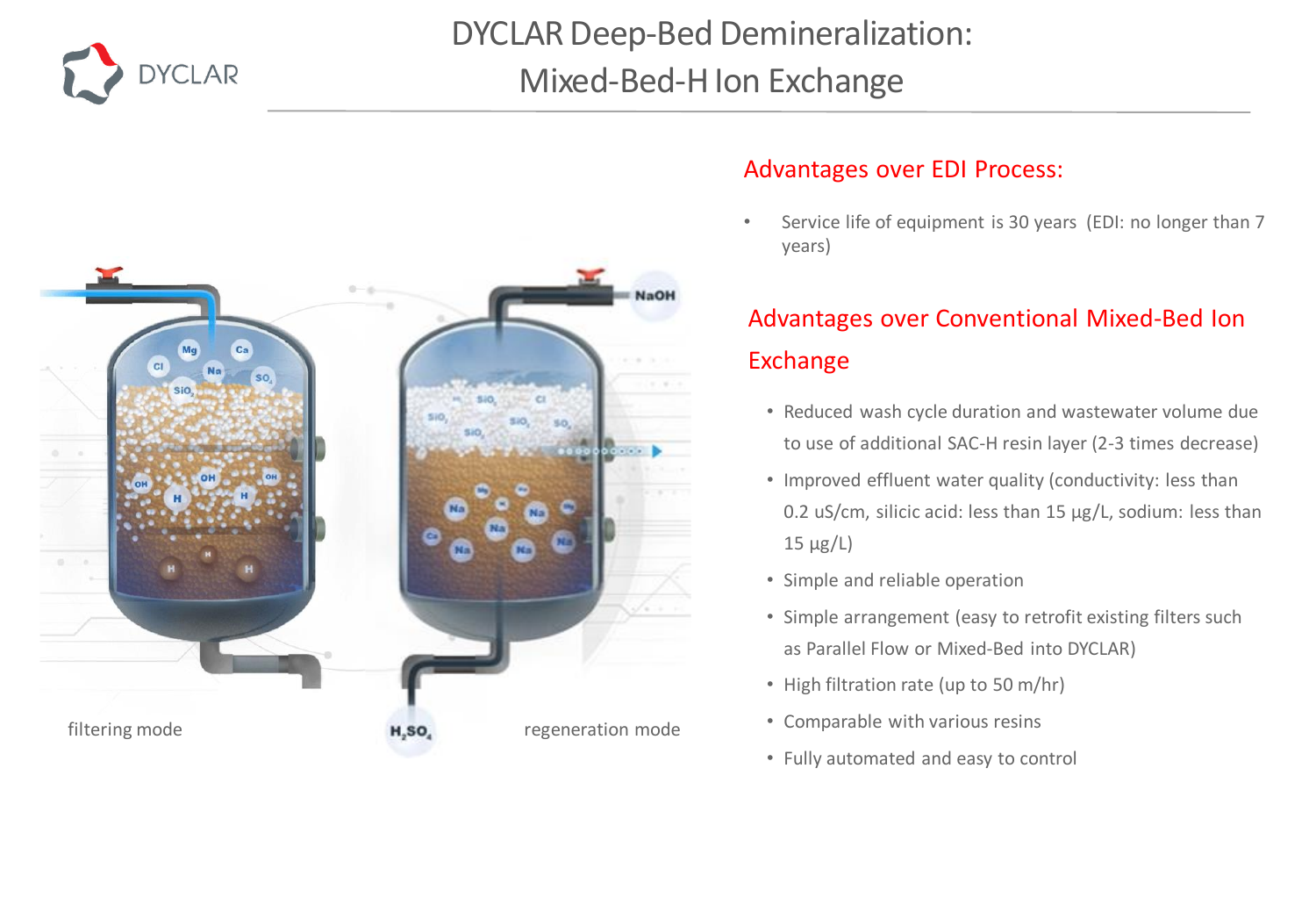

#### CHEMICAL WATER TREATMENT UNIT UPGRADE / 2020

The makeup water treatment project included:

1. Softening (Ion Exchanger SAC-Na form);

2. Demineralization (2-step Ion Exchange, SAC H form, SBA-OH form).

СAPACITY

- Softened Water for Makeup : 422 m3/h
- Demineralized Water: 1,024 m3/h



### HEAT SUPPLY SYSTEM WATER TREATMENT / 2010

The project included construction of a water treatment unit for makeup water supply to the heat system and waste heat recovery boilers.

CAPACITY 130 m3/h

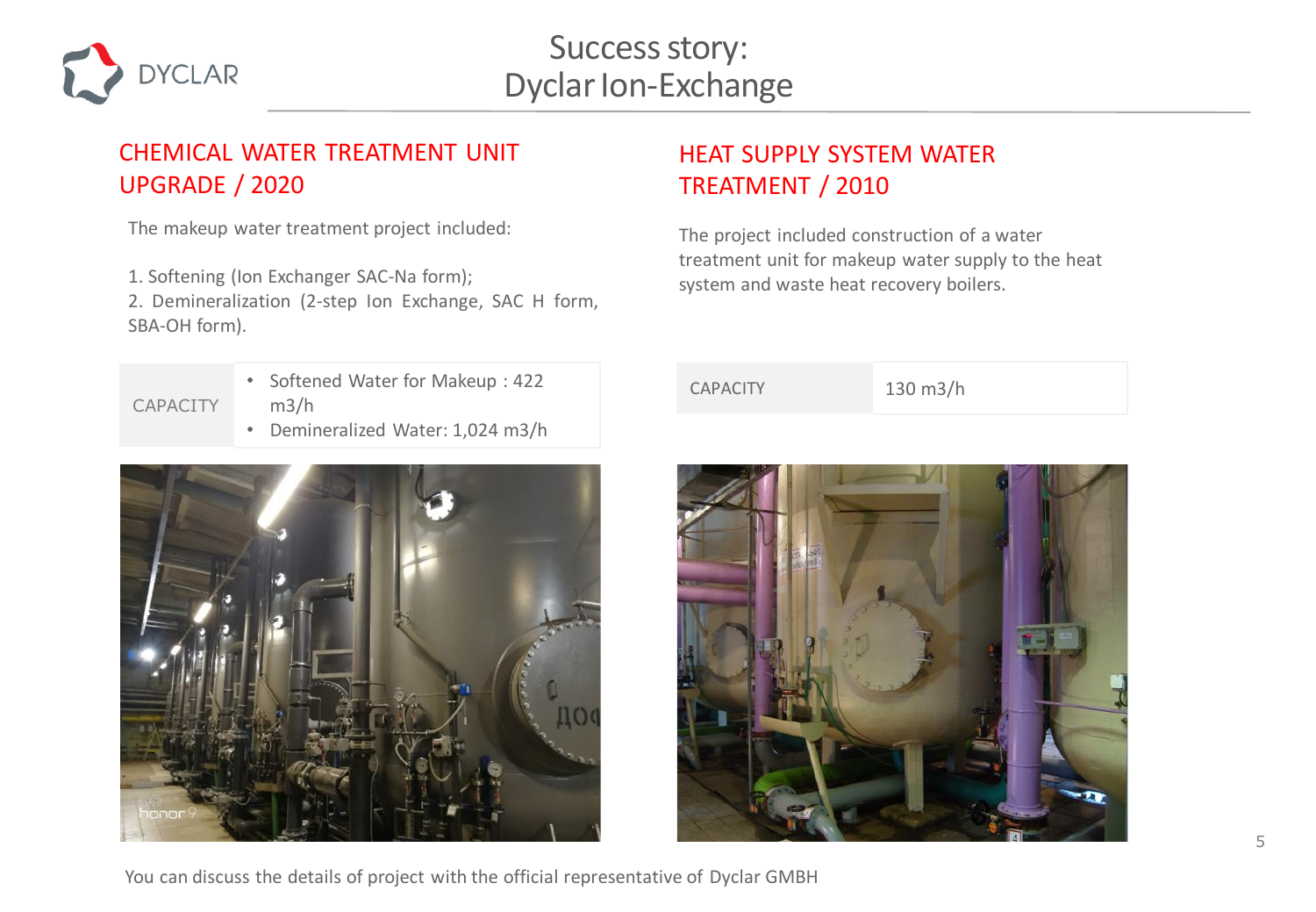

## Success story: Dyclar Ion-Exchange

#### STEAM BOILER STATION WATER TREATMENT / 2007

Water softening for makeup of steam boiler

| <b>TECHNOLOGY</b> | Dyclar Counter-current Ion Exchange                                                                                                            |
|-------------------|------------------------------------------------------------------------------------------------------------------------------------------------|
| <b>CAPACITY</b>   | $1000$ $m3/h$                                                                                                                                  |
| <b>SERVICES</b>   | • Turnkey Project<br>• Budget Development & Tracking<br>• Design Development<br>• Equipment Supply & Installation<br>• Startup & Commissioning |



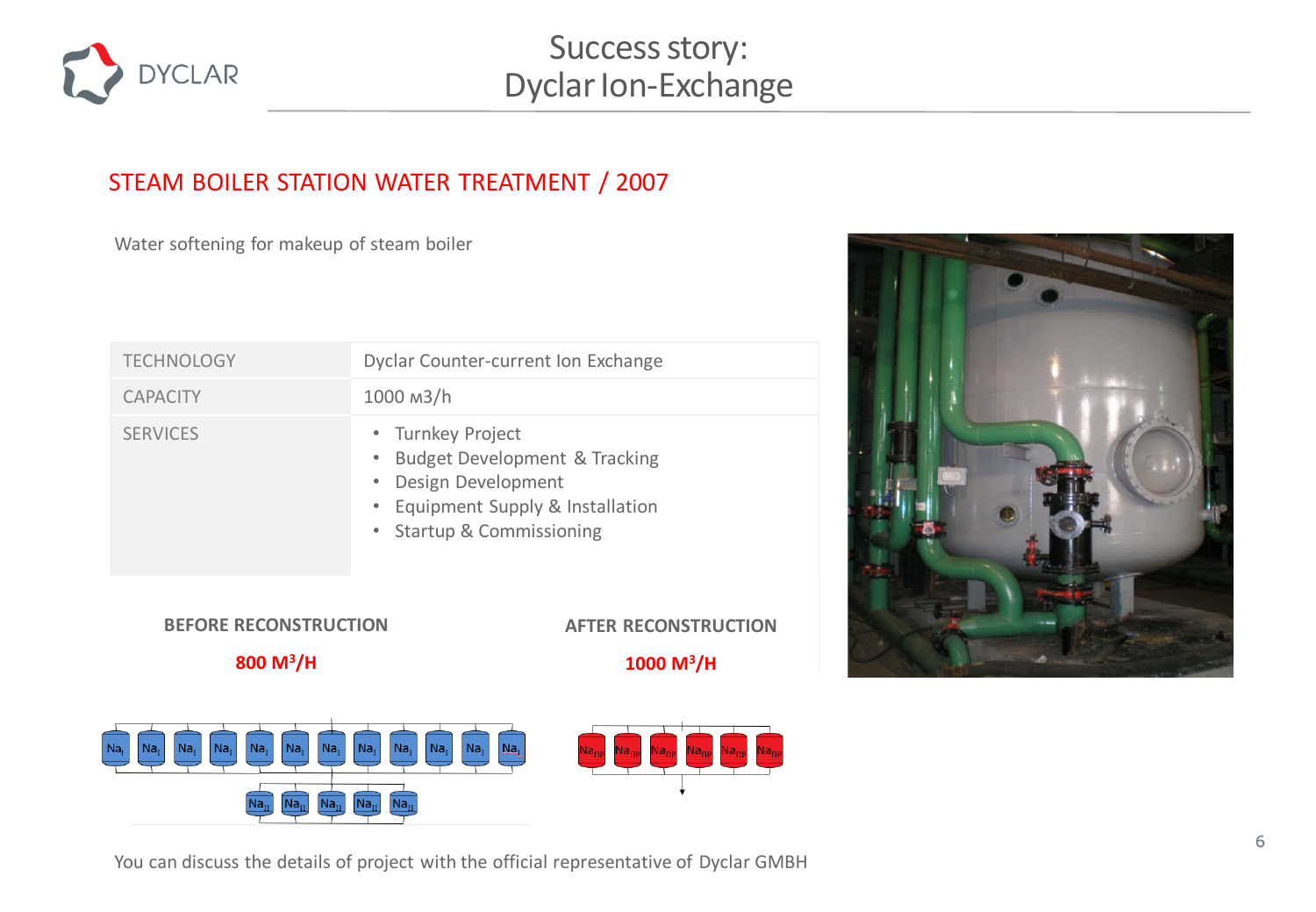

#### WATER TREATMENT FOR CHEMICAL INDUSTRY / 2014

Existing 4-stage co-current demineralization plant was retrofitted into 2-stage counter-current plant an ion exchange system.

| PARAMETER                                          | VALUE   |
|----------------------------------------------------|---------|
| Sulfuric Acid Specific<br>Consumption (g/g equiv.) | 100-110 |
| Caustic Soda Specific<br>Consumption (g/g equiv.)  | 60-65   |

| <b>TECHNOLOGY</b> | Dyclar Counter-current Ion Exchange with an<br><b>Additional Bed</b>                                                    |
|-------------------|-------------------------------------------------------------------------------------------------------------------------|
| <b>CAPACITY</b>   | 650 m3/h                                                                                                                |
| <b>EQUIPMENT</b>  | SAC (in the H+ form) and SBA (in the OH- form)<br>Ion Exchange filters 3.4 m diameter                                   |
| <b>SERVICES</b>   | Detailed Design & Documentation<br>Development<br>Industrial Health & Safety Protocol Review<br><b>Equipment Supply</b> |

#### **BEFORE RECONSTRUCTION**